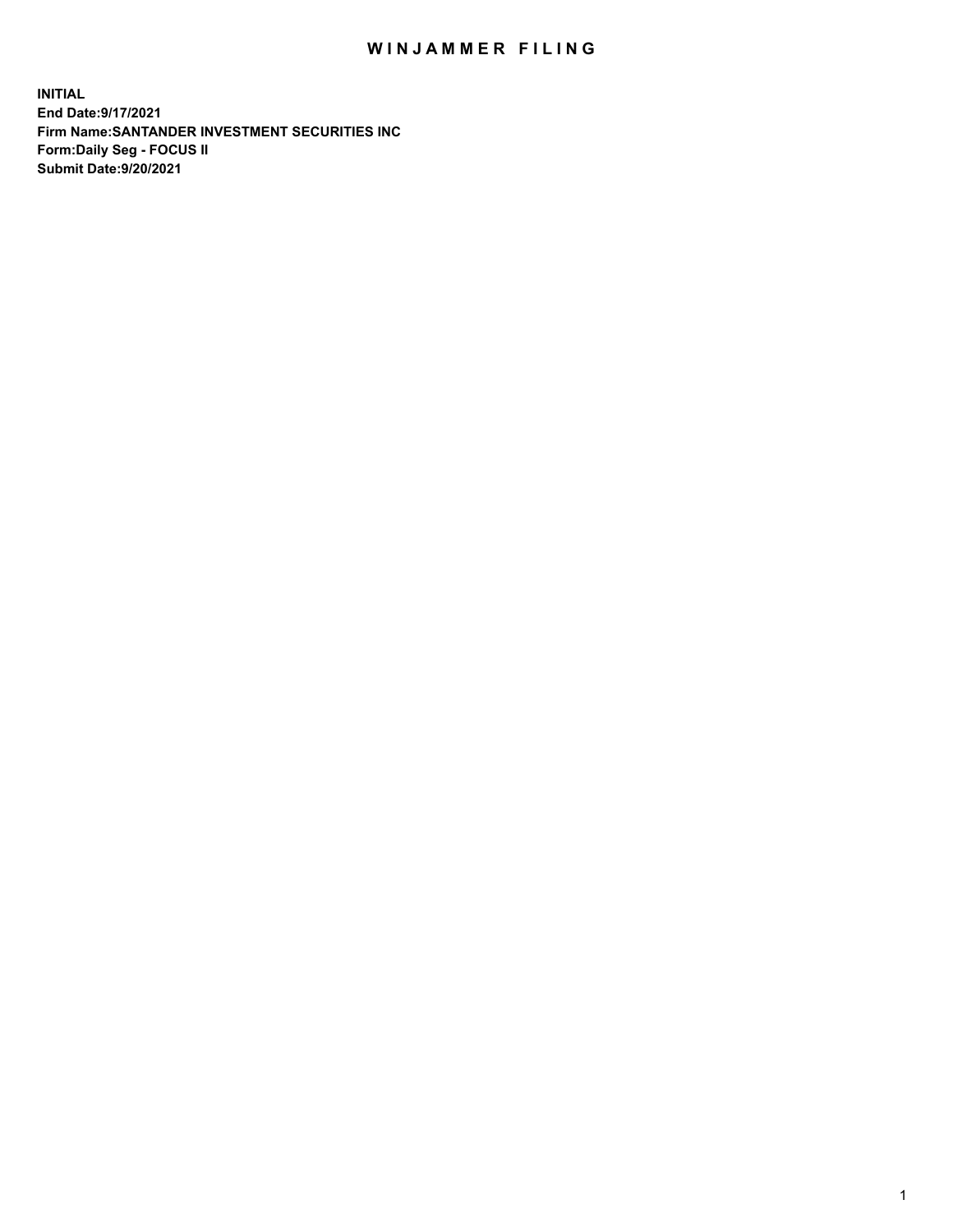**INITIAL End Date:9/17/2021 Firm Name:SANTANDER INVESTMENT SECURITIES INC Form:Daily Seg - FOCUS II Submit Date:9/20/2021 Daily Segregation - Cover Page**

| Name of Company                                                                | <b>SANTANDER INVESTMENT</b> |
|--------------------------------------------------------------------------------|-----------------------------|
|                                                                                | <b>SECURITIES INC</b>       |
| <b>Contact Name</b>                                                            | <b>Richard Ro</b>           |
| <b>Contact Phone Number</b>                                                    | (212) 350-3662              |
|                                                                                |                             |
| <b>Contact Email Address</b>                                                   | richard.ro@santander.us     |
|                                                                                |                             |
| FCM's Customer Segregated Funds Residual Interest Target (choose one):         |                             |
| a. Minimum dollar amount: ; or                                                 | 70,000,000                  |
| b. Minimum percentage of customer segregated funds required:% ; or             | $\overline{\mathbf{0}}$     |
| c. Dollar amount range between: and; or                                        | 0 <sub>0</sub>              |
| d. Percentage range of customer segregated funds required between: % and %.    | 0 <sub>0</sub>              |
| FCM's Customer Secured Amount Funds Residual Interest Target (choose one):     |                             |
| a. Minimum dollar amount: ; or                                                 |                             |
| b. Minimum percentage of customer secured funds required:%; or                 | $\frac{0}{0}$               |
| c. Dollar amount range between: and; or                                        | 0 <sub>0</sub>              |
| d. Percentage range of customer secured funds required between: % and %.       | 0 <sub>0</sub>              |
| FCM's Cleared Swaps Customer Collateral Residual Interest Target (choose one): |                             |
| a. Minimum dollar amount: ; or                                                 |                             |
| b. Minimum percentage of cleared swaps customer collateral required:%; or      | $\frac{0}{0}$               |
| c. Dollar amount range between: and; or                                        | 0 <sub>0</sub>              |

d. Percentage range of cleared swaps customer collateral required between:% and%. **0 0**

Attach supporting documents CH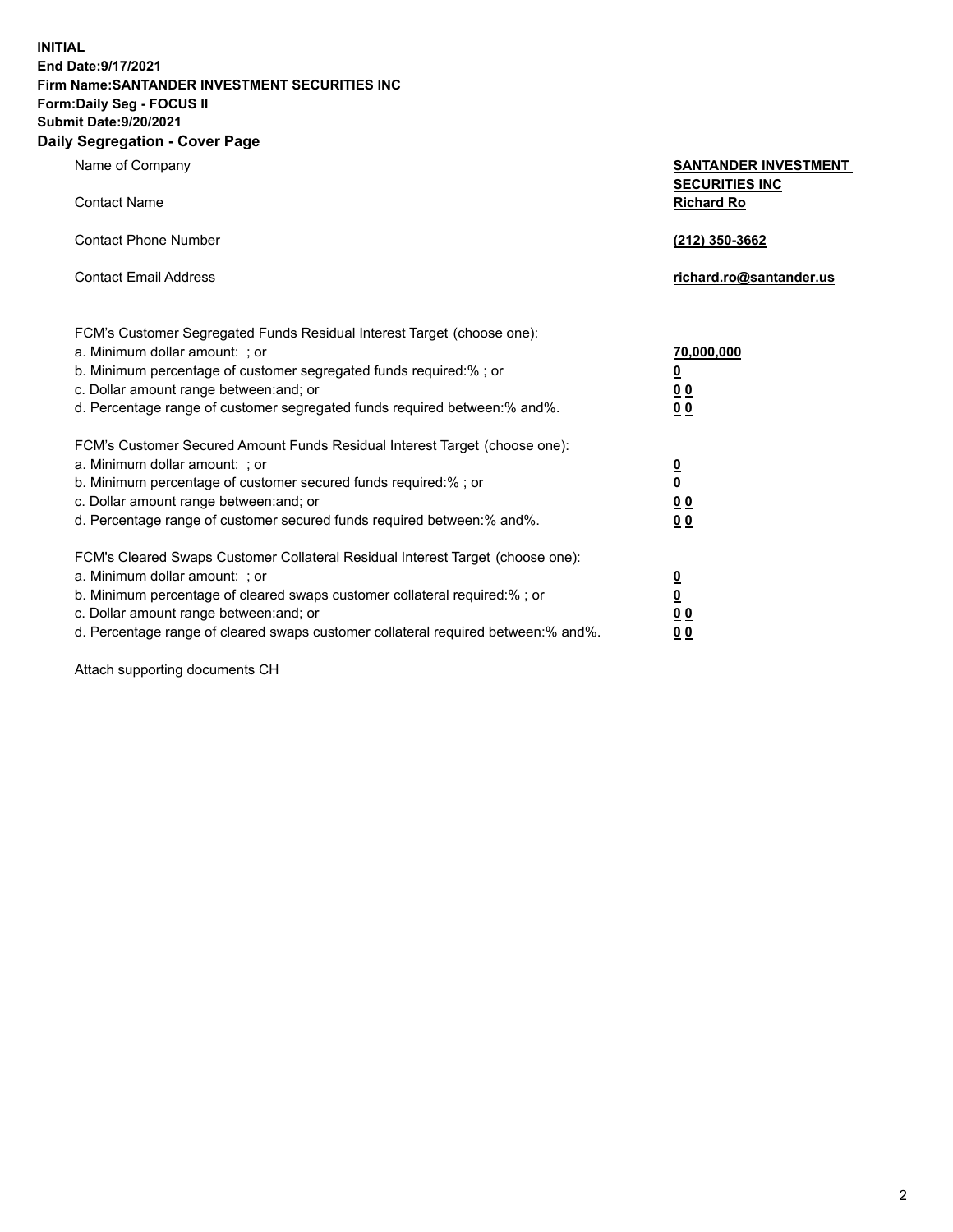**INITIAL End Date:9/17/2021 Firm Name:SANTANDER INVESTMENT SECURITIES INC Form:Daily Seg - FOCUS II Submit Date:9/20/2021 Daily Segregation - Secured Amounts**

|     | Foreign Futures and Foreign Options Secured Amounts                                         |                   |
|-----|---------------------------------------------------------------------------------------------|-------------------|
|     | Amount required to be set aside pursuant to law, rule or regulation of a foreign            | $0$ [7305]        |
|     | government or a rule of a self-regulatory organization authorized thereunder                |                   |
| 1.  | Net ledger balance - Foreign Futures and Foreign Option Trading - All Customers             |                   |
|     | A. Cash                                                                                     | $0$ [7315]        |
|     | B. Securities (at market)                                                                   | $0$ [7317]        |
| 2.  | Net unrealized profit (loss) in open futures contracts traded on a foreign board of trade   | $0$ [7325]        |
| 3.  | Exchange traded options                                                                     |                   |
|     | a. Market value of open option contracts purchased on a foreign board of trade              | $0$ [7335]        |
|     | b. Market value of open contracts granted (sold) on a foreign board of trade                | $0$ [7337]        |
| 4.  | Net equity (deficit) (add lines 1. 2. and 3.)                                               | $0$ [7345]        |
| 5.  | Account liquidating to a deficit and account with a debit balances - gross amount           | $0$ [7351]        |
|     | Less: amount offset by customer owned securities                                            | 0 [7352] 0 [7354] |
| 6.  | Amount required to be set aside as the secured amount - Net Liquidating Equity              | $0$ [7355]        |
|     | Method (add lines 4 and 5)                                                                  |                   |
| 7.  | Greater of amount required to be set aside pursuant to foreign jurisdiction (above) or line | $0$ [7360]        |
|     | 6.                                                                                          |                   |
|     | FUNDS DEPOSITED IN SEPARATE REGULATION 30.7 ACCOUNTS                                        |                   |
| 1.  | Cash in banks                                                                               |                   |
|     | A. Banks located in the United States                                                       | $0$ [7500]        |
|     | B. Other banks qualified under Regulation 30.7                                              | 0 [7520] 0 [7530] |
| 2.  | <b>Securities</b>                                                                           |                   |
|     | A. In safekeeping with banks located in the United States                                   | $0$ [7540]        |
|     | B. In safekeeping with other banks qualified under Regulation 30.7                          | 0 [7560] 0 [7570] |
| 3.  | Equities with registered futures commission merchants                                       |                   |
|     | A. Cash                                                                                     | $0$ [7580]        |
|     | <b>B.</b> Securities                                                                        | $0$ [7590]        |
|     | C. Unrealized gain (loss) on open futures contracts                                         | $0$ [7600]        |
|     | D. Value of long option contracts                                                           | $0$ [7610]        |
|     | E. Value of short option contracts                                                          | 0 [7615] 0 [7620] |
| 4.  | Amounts held by clearing organizations of foreign boards of trade                           |                   |
|     | A. Cash                                                                                     | $0$ [7640]        |
|     | <b>B.</b> Securities                                                                        | $0$ [7650]        |
|     | C. Amount due to (from) clearing organization - daily variation                             | $0$ [7660]        |
|     | D. Value of long option contracts                                                           | $0$ [7670]        |
|     | E. Value of short option contracts                                                          | 0 [7675] 0 [7680] |
| 5.  | Amounts held by members of foreign boards of trade                                          |                   |
|     | A. Cash                                                                                     | $0$ [7700]        |
|     | <b>B.</b> Securities                                                                        | $0$ [7710]        |
|     | C. Unrealized gain (loss) on open futures contracts                                         | $0$ [7720]        |
|     | D. Value of long option contracts                                                           | $0$ [7730]        |
|     |                                                                                             |                   |
| 6.  | E. Value of short option contracts                                                          | 0 [7735] 0 [7740] |
| 7.  | Amounts with other depositories designated by a foreign board of trade                      | $0$ [7760]        |
|     | Segregated funds on hand                                                                    | $0$ [7765]        |
| 8.  | Total funds in separate section 30.7 accounts                                               | $0$ [7770]        |
| 9.  | Excess (deficiency) Set Aside for Secured Amount (subtract line 7 Secured Statement         | $0$ [7380]        |
| 10. | Page 1 from Line 8)                                                                         |                   |
|     | Management Target Amount for Excess funds in separate section 30.7 accounts                 | $0$ [7780]        |
| 11. | Excess (deficiency) funds in separate 30.7 accounts over (under) Management Target          | $0$ [7785]        |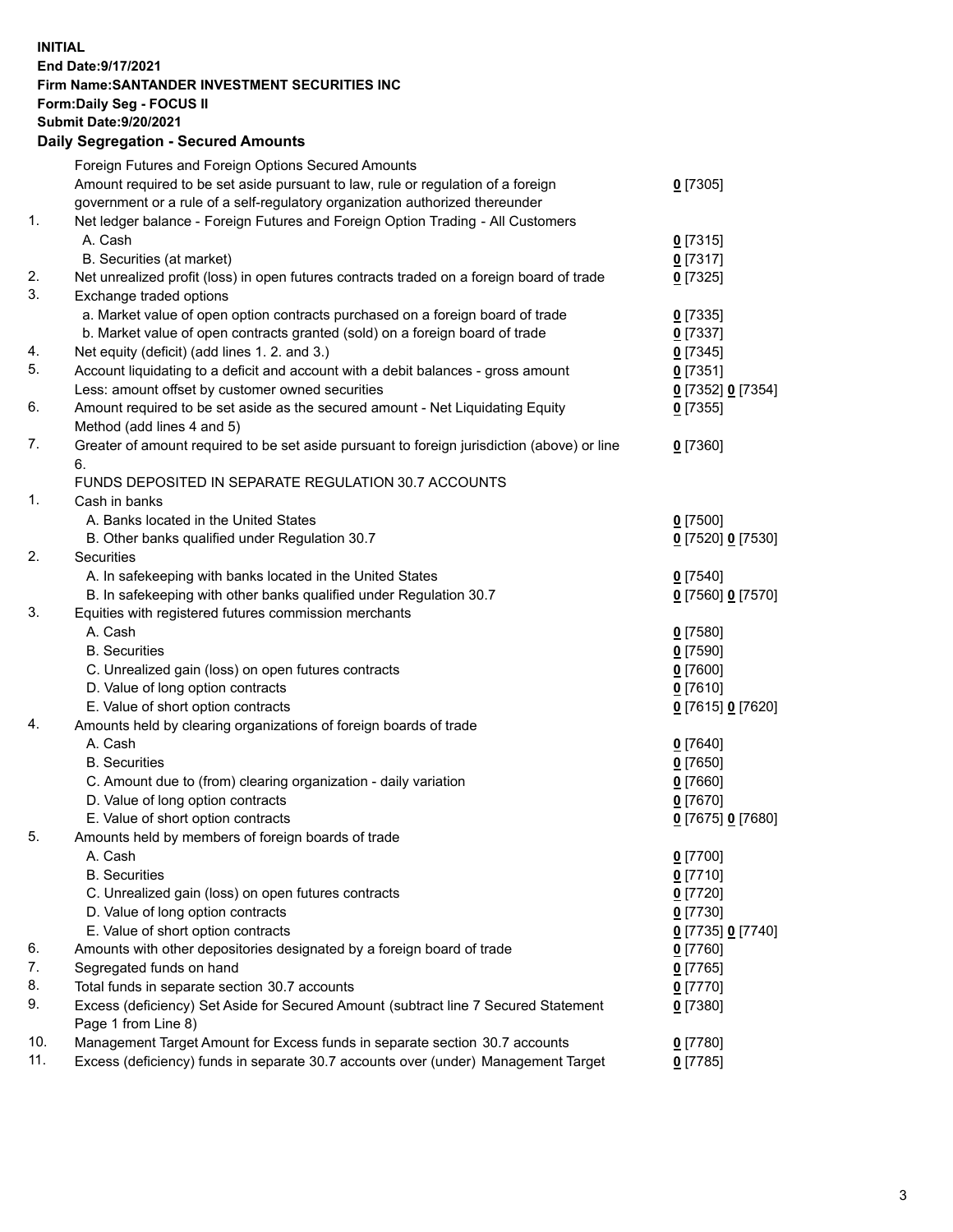| <b>INITIAL</b> |                                                                                      |                      |
|----------------|--------------------------------------------------------------------------------------|----------------------|
|                | End Date: 9/17/2021<br>Firm Name: SANTANDER INVESTMENT SECURITIES INC                |                      |
|                | <b>Form:Daily Seg - FOCUS II</b>                                                     |                      |
|                | <b>Submit Date: 9/20/2021</b>                                                        |                      |
|                | Daily Segregation - Segregation Statement                                            |                      |
|                |                                                                                      |                      |
|                | SEGREGATION REQUIREMENTS(Section 4d(2) of the CEAct)                                 |                      |
| 1.             | Net ledger balance                                                                   |                      |
|                | A. Cash                                                                              | 2,611,529,453 [7010] |
|                | B. Securities (at market)                                                            | $0$ [7020]           |
| 2.<br>3.       | Net unrealized profit (loss) in open futures contracts traded on a contract market   | 478,942,106 [7030]   |
|                | Exchange traded options                                                              |                      |
|                | A. Add market value of open option contracts purchased on a contract market          | 36,005,251 [7032]    |
|                | B. Deduct market value of open option contracts granted (sold) on a contract market  | -25,940,667 [7033]   |
| 4.<br>5.       | Net equity (deficit) (add lines 1, 2 and 3)                                          | 2,142,651,931 [7040] |
|                | Accounts liquidating to a deficit and accounts with<br>debit balances - gross amount | $0$ [7045]           |
|                | Less: amount offset by customer securities                                           | 0 [7047] 0 [7050]    |
| 6.             | Amount required to be segregated (add lines 4 and 5)                                 | 2,142,651,931 [7060] |
|                | FUNDS IN SEGREGATED ACCOUNTS                                                         |                      |
| 7.             | Deposited in segregated funds bank accounts                                          |                      |
|                | A. Cash                                                                              | 180,406,098 [7070]   |
|                | B. Securities representing investments of customers' funds (at market)               | $0$ [7080]           |
|                | C. Securities held for particular customers or option customers in lieu of cash (at  | $0$ [7090]           |
|                | market)                                                                              |                      |
| 8.             | Margins on deposit with derivatives clearing organizations of contract markets       |                      |
|                | A. Cash                                                                              | 2,057,514,556 [7100] |
|                | B. Securities representing investments of customers' funds (at market)               | $0$ [7110]           |
|                | C. Securities held for particular customers or option customers in lieu of cash (at  | $0$ [7120]           |
|                | market)                                                                              |                      |
| 9.             | Net settlement from (to) derivatives clearing organizations of contract markets      | -32,590,652 [7130]   |
| 10.            | Exchange traded options                                                              |                      |
|                | A. Value of open long option contracts                                               | 36,005,251 [7132]    |
|                | B. Value of open short option contracts                                              | -25,940,667 [7133]   |
| 11.            | Net equities with other FCMs                                                         |                      |
|                | A. Net liquidating equity                                                            | $0$ [7140]           |
|                | B. Securities representing investments of customers' funds (at market)               | $0$ [7160]           |
|                | C. Securities held for particular customers or option customers in lieu of cash (at  | $0$ [7170]           |
|                | market)                                                                              |                      |
| 12.            | Segregated funds on hand                                                             | $0$ [7150]           |
| 13.            | Total amount in segregation (add lines 7 through 12)                                 | 2,215,394,586 [7180] |
| 14.            | Excess (deficiency) funds in segregation (subtract line 6 from line 13)              | 72,742,655 [7190]    |
| 15.            | Management Target Amount for Excess funds in segregation                             | 70,000,000 [7194]    |
| 16.            | Excess (deficiency) funds in segregation over (under) Management Target Amount       | 2,742,655 [7198]     |
|                | <b>Excess</b>                                                                        |                      |